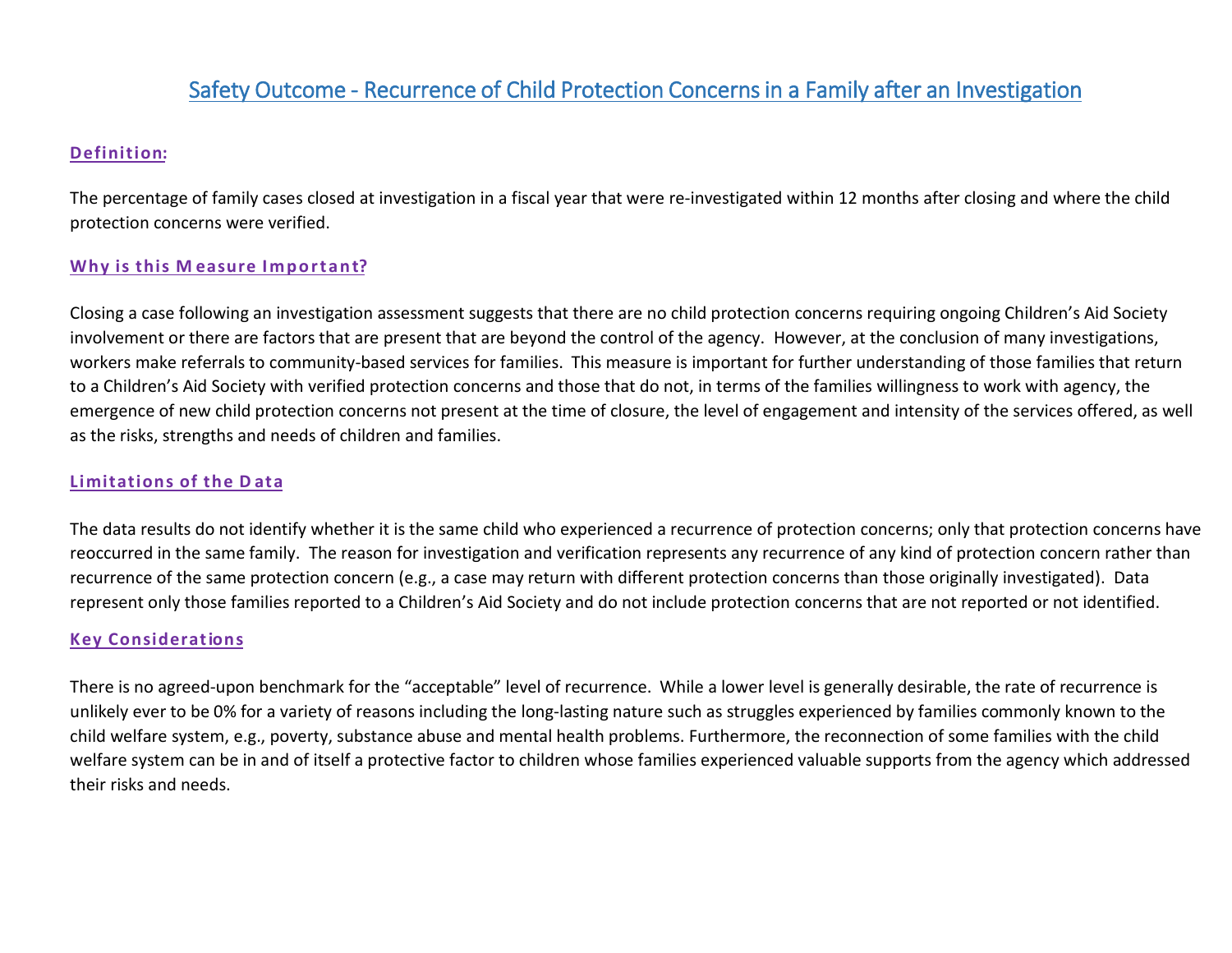# Safety Outcome - Recurrence of Child Protection Concerns in a Family after Ongoing Protection Services Were Provided

## **Definition:**

The percentage of family cases closed at ongoing protection in a fiscal year that were re-investigated within 12 months after closing where the child protection concerns were verified.

### **Why is this Measure Important?**

Closing a case following ongoing services suggests that child protection concerns have been addressed and no longer require ongoing Children's Aid Society involvement or there are factors that are present that are beyond the control of the agency. The recurrence of child protection concerns is higher for these families as they often experience multiple complex difficulties, such as poverty, mental health issues, addictions and other adverse life events. However, at the conclusion of Children's Aid involvement, many families continue to receive supportive services from other agencies in the community. This indicator measures the extent to which services have been successful in reducing risk to children. This measure is important for further understanding of those families that return to a Children's Aid Society with verified protection concerns and those that do not, in terms of the families willingness to work with agency, the emergence of new child protection concerns not present at the time of closure, the level of engagement and intensity of the services offered, as well as the risks, strengths and needs of children and families.

#### **Limitations of the Data:**

The data results do not identify whether it is the same child who experienced a recurrence of protection concerns; only that protection concerns have reoccurred in the same family. The reason for investigation and verification represents any recurrence of any kind of protection concern rather than recurrence of the same protection concern (e.g., a case may return with different protection concerns than those originally identified). Data represent only those families reported to a CAS and do not include protection concerns that are not reported or not identified.

#### **Key Considerations**

There is no agreed-upon benchmark for the "acceptable" level of recurrence. While a lower level is generally desirable, the rate of recurrence is unlikely ever to be 0% for a variety of reasons, including the long-lasting nature of many of the struggles experienced by families commonly known to the child welfare system, e.g., poverty, substance abuse and mental health problems. Furthermore, the reconnection of some families with the child welfare system can be in and of itself a protective factor to children whose families are connected with necessary supports.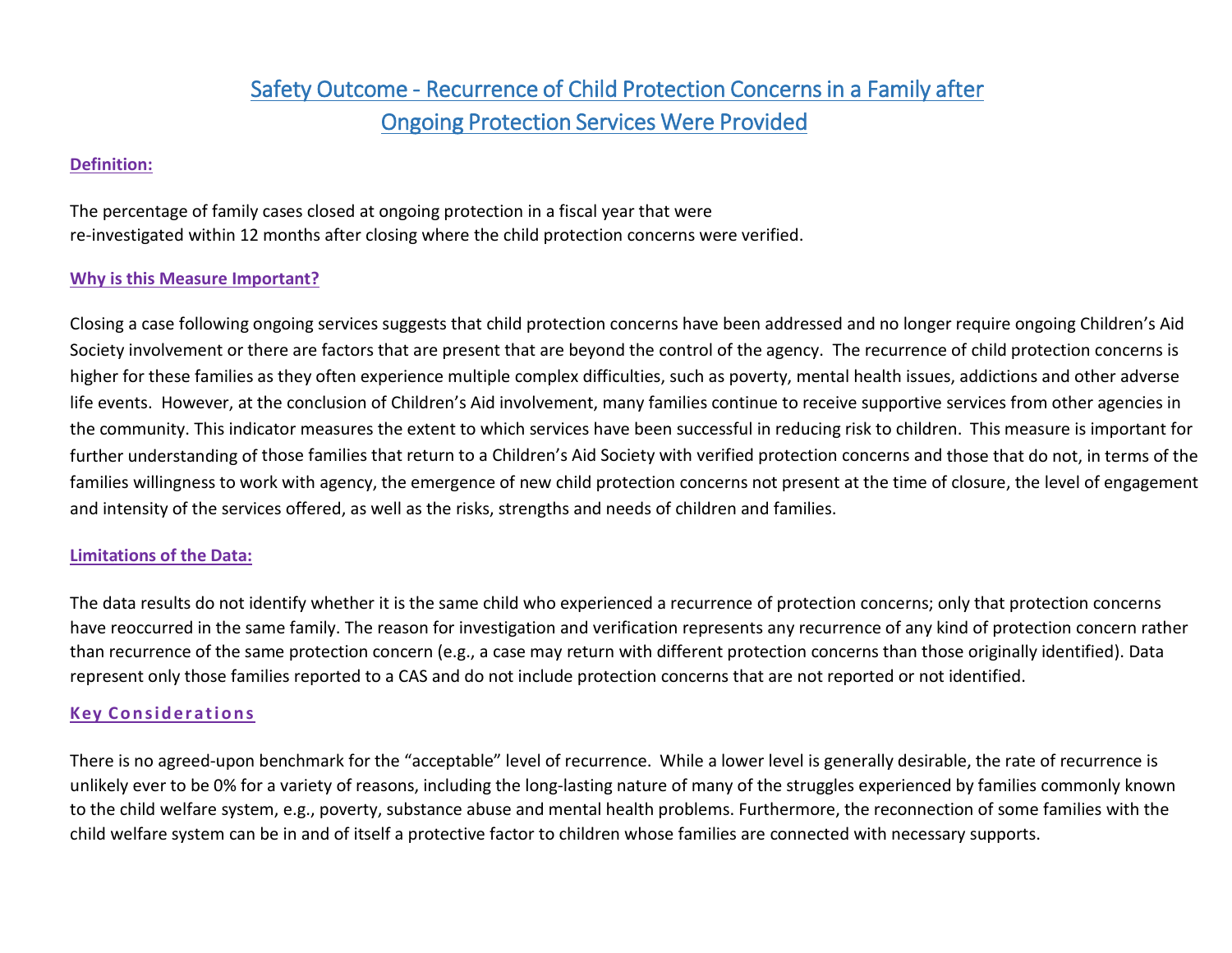# Permanency Outcome – The Days of Care, by Placement Type

#### **Definition:**

For all children admitted to the care of a Children's Aid Society, the days of care provided in the fiscal year, by placement type (i.e., family-based care versus non-family-based care).

#### **Why is this Measure Important?**

Family-based care is the preferred placement setting for the majority of children in care. Children placed in family settings have greater opportunities to form a connection with consistent caregivers and to experience the benefits associated with membership in a family. The research tells us that children placed in family-based care are more likely to achieve permanency when they exit care, i.e., be discharged to parents or family including adoptive families or legal custody arrangements, compared to children in group care.

#### **Limitations of the Data**

Data illustrate the number of days of care provided by a Children's Aid Society rather than the proportion of children by placement type. There are variations across Societies in how placement types are classified (i.e., as family versus non-family based care).

#### **Context:**

The focus of Children's Aid Societies is to keep children safe in their home of origin with necessary supports for their family. When a child cannot remain safely in their home of origin, a Children's Aid Society provides an alternative quality of care such as living with Kin or Foster Care. There are approximately 10% fewer children coming into care today than there were five years ago. On any given day in Ontario, there are approximately 14,500 children and youth in the care of the Province's Children's Aid Societies. A prominent focus of the Ministry of Children & Youth Services Transformation Agenda was to expand family-based care options for children to include and value the participation of extended family members and significant individuals in the child's community.

#### **Key Considerations:**

While a high rate of family-based care is desirable, selection of a placement setting should be first and foremost influenced by the needs of the child and the fit to the placement. Given the mandate of a Children's Aid Society, and the nature of the challenges experienced by some children and youth, it can be difficult for agencies to recruit and train quality alternative care through Kin arrangements or Foster Parents.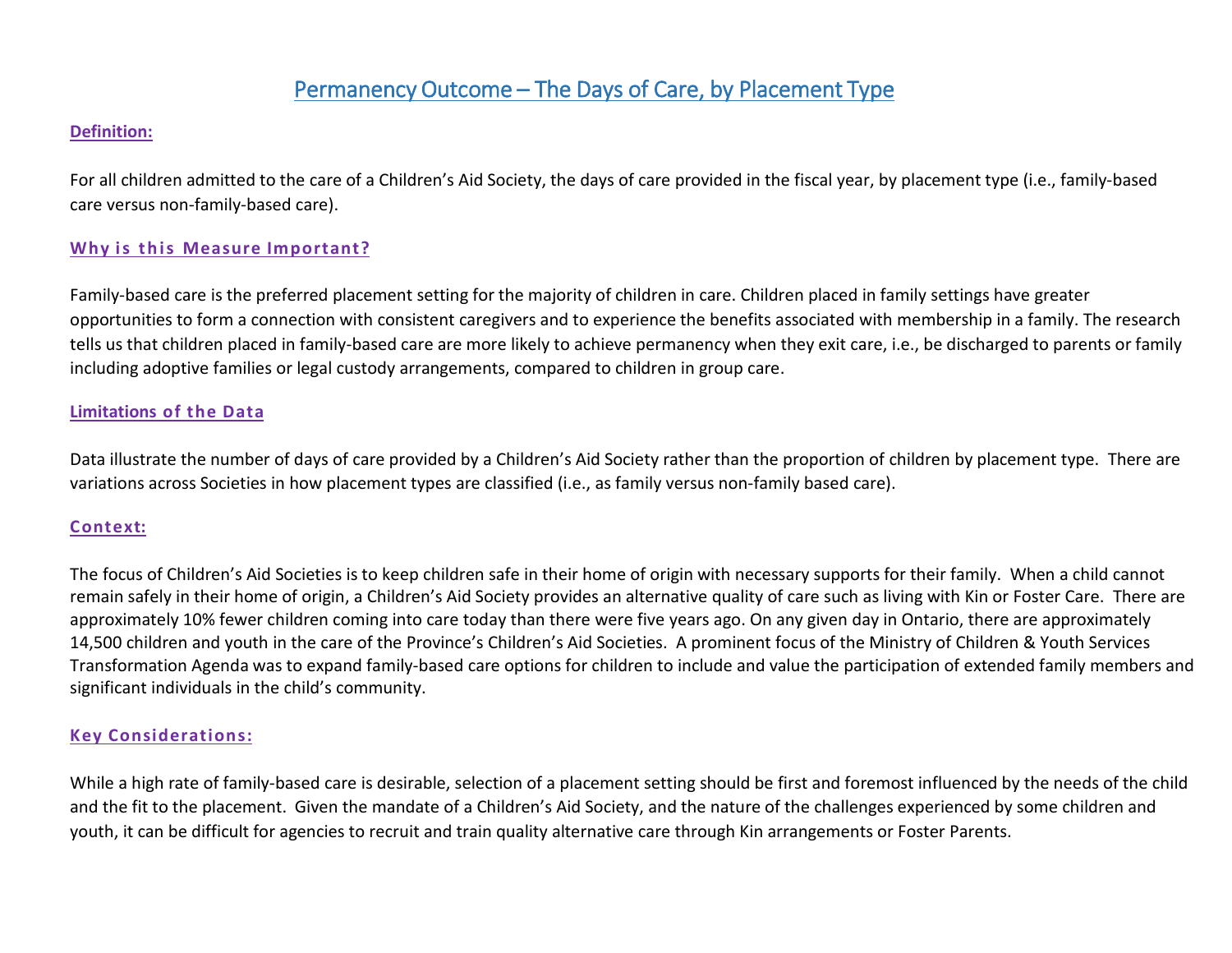# Permanency Outcome – The Time to Permanency

#### **Definition:**

For all children admitted to the care of a Children's Aid Society during the fiscal year, the cumulative percentage discharged within a specific time period (i.e., 12 months, 24 months and 36 months since admission).

#### **Why is this Measure Important?**

Providing children with permanency in their care promotes healthy development, encourages continuity in relationships, a sense of community and identity. However, for some children reunification with their family of origin is not possible and stable alternatives must be pursued. The child welfare system in Ontario has multiple options through which permanency can be achieved (e.g., reunification with parents, legal custody, and adoption). Permanency planning is a significant focus for children in care, whose permanency status, both legally and psychologically, is uncertain.

#### **Limitations of the Data:**

Good proxy for permanency. To understand permanent versus non-permanent exits from care, data by discharge type are required. Customary care (culturally appropriate care arrangements for Aboriginal children) is not included in these data at this time.

#### **Key Considerations:**

The timing and nature of permanency may look different for every child depending on the child's needs, family circumstances, court processes, and availability of community service providers. A key factor that influences time to permanency is the child's age at admission. Children who enter care at a young age are more likely to be discharged to certain types of permanency (e.g., adoption) compared to older children. Young children often achieve permanency within shorter timeframes, supported by legislation that limits the allowable cumulative time in short-term care for children under 6 years of age compared to older children. An additional factor that impacts time to permanency is the needs of the child, with more complex needs associated with longer timeframes to achieving permanency

\*A proxy measure is an indirect measure that approximates or represents a phenomenon in the absence of a direct measure.

These data have been compiled and analyzed by the University of Toronto, Factor-Inwentash Faculty of Social Work through the Ontario Child Abuse & Neglect Database System.